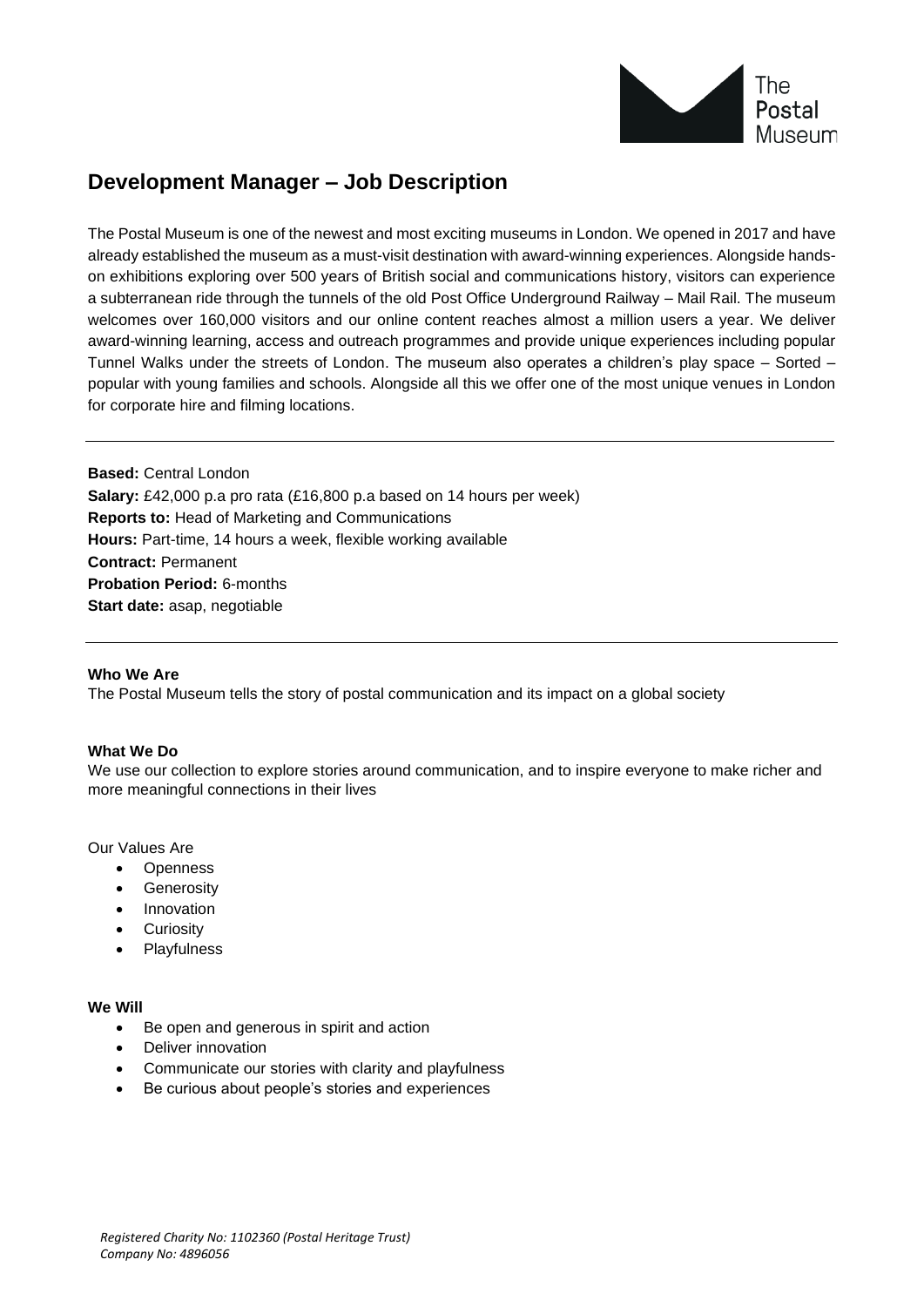# **PURPOSE OF THE JOB**

The successful candidate will be an experienced fundraiser who can support the museum primarily to identify and grow individual giving opportunities and nurture existing relationships, including with our Patrons, Sponsor a Sleeper supporters and key HNWI. This will include prospect research and the development of a new phase of the successful Sponsor a Sleeper campaign.

Responsibility for Trusts and Foundations is devolved across teams and the post will support colleagues, particularly in the Learning and Access teams, with research and best practice to secure grants of various sizes from trusts and foundations for our education, community and public programmes and report on their success to funders.

The post reports to the Head of Marketing and Communications and, as the sole fundraising specialist at the museum, will act as an adviser to the Executive Team on strategic decisions.

#### **PERSON SPECIFICATION**

# **EXPERIENCE**

# **(Essential criteria)**

- Considerable demonstrable experience of individual giving, personally securing gifts of over £1,000.
- Experience of engaging in face-to-face fundraising and excellent donor cultivation skills.
- Evidence of successful delivery of donor stewardship and cultivation programmes.
- Experience of preparing funding proposals and reports.
- Good knowledge of databases and database management.
- Knowledge of Gift Aid, GDPR and Data Protection and PCI Compliance regulations.
- Proven track record of delivering results against targets, preferably in a not-for-profit, culture, heritage or entertainment environment.
- Experience of reporting, including analysing data and using findings to influence change and improvements.
- Previous budget management responsibility and experience working with restricted funds.

#### **(Desirable criteria)**

• Experience using Salesforce or equivalent donor database.

#### **SKILLS/KNOWLEDGE**

#### **(Essential criteria)**

- Experience in fundraising.
- Excellent communication skills, including spelling and grammar.
- Proven track record in developing relationships with donors.
- Ability to produce, report on and analyse data.
- Strong attention to detail.
- Strong networking and presentation skills.
- Able to work across teams to maximise opportunities.

#### **PERSON**

#### **(Essential criteria)**

- Results driven and motivated.
- Ability to think strategically.
- Confident meeting new people and building relationships.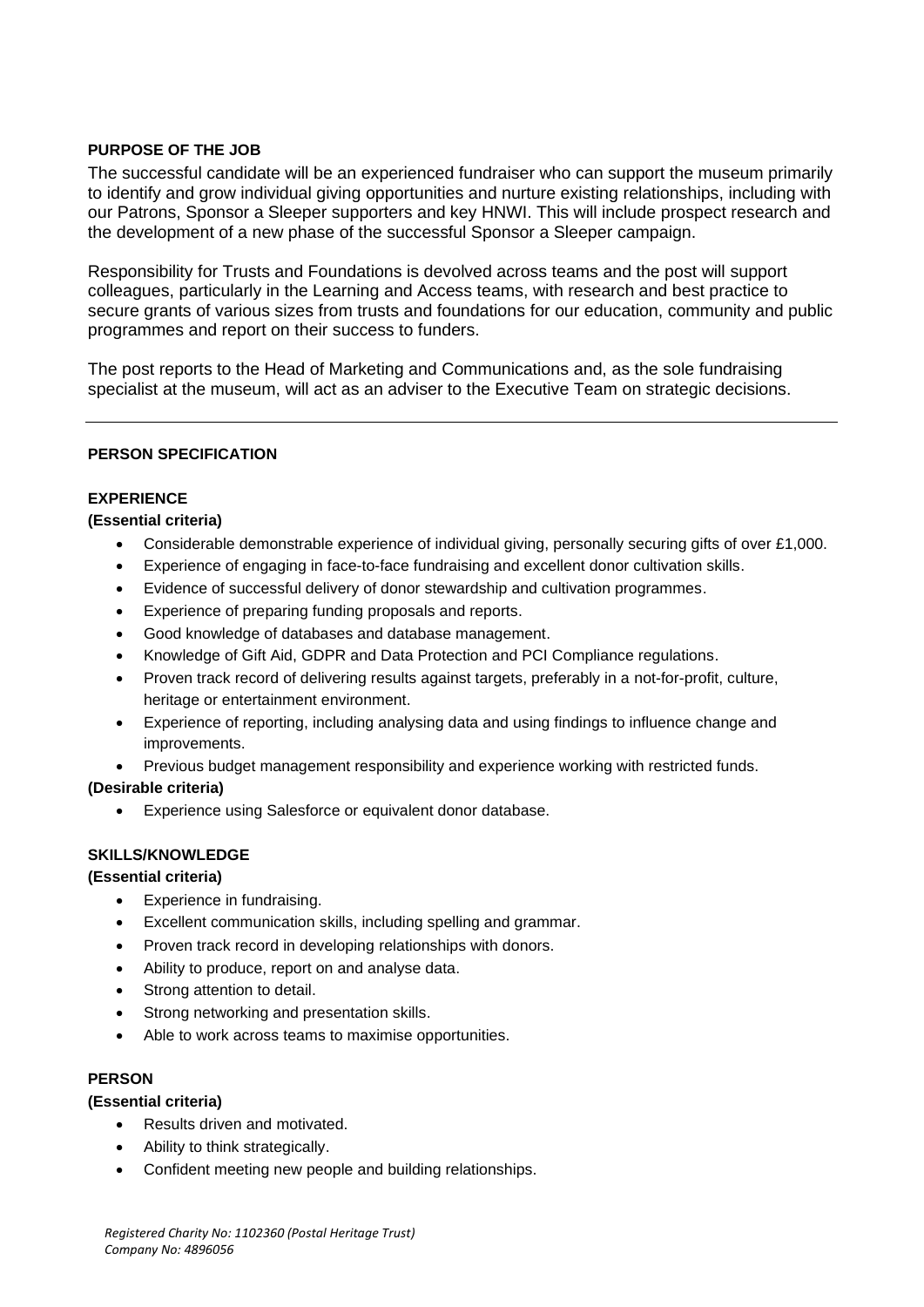- Willing to explore new opportunities and ideas.
- Strong organisational skills and ability to identify and solve problems.
- Punctual and comfortable with working to deadlines.
- Flexible, positive attitude and ability to work on own initiative.

#### **JOB DESCRIPTION**

#### **Key Responsibilities and Duties**

#### **Individual Giving and Major Stakeholders**

- Build warm relationships with existing supporters, particularly Royal Mail Group and Post Office Ltd.
- Manage the delivery of benefits to Sponsor a Sleeper supporters, including correspondence and events management.
- With the Head of Marketing and Communications and CEO, develop a new individual giving scheme to supersede Sponsor a Sleeper.
- Support the Marketing Team and Visitor Experience Team to incorporate individual giving opportunities in the visitor journey, from in-basket donations to contactless donation points on site.
- Collaborate with colleagues across the museum to identify new opportunities for individual support, developing new packages and creative ideas to attract major gifts or one-off donations.
- Support high-level volunteers, Trustees, donors, and Executive Team, encouraging them to identify High-Net-Worth Individuals and helping to plan approaches and tailored cultivation strategies. This includes prospect research; preparing briefings, letters and proposals; planning and minuting meetings; and tracking progress on Salesforce;
- With the Marketing Manager and Designer/ Web Editor, prepare high quality, targeted and compelling fundraising materials, including letters, proposals, presentations and updates, drawing out stories relevant to individual prospects.

#### **Trusts and Foundations**

- Work with team members across the organisation to support their applications for small to medium size Trust and Foundations, including sharing best practice for Salesforce records.
- Work with team members across the organisation to report in a timely and accurate way to funders.

#### **Database Management**

- Improve use of Salesforce and act as a primary user and champion, keeping records up to date and supporting teams across the museum to do the same.
- Ensure communications with Trust and Foundations, donors and grant givers are relevant and up to date.
- Ensure relevant stakeholders are invited to museum/events appropriately.